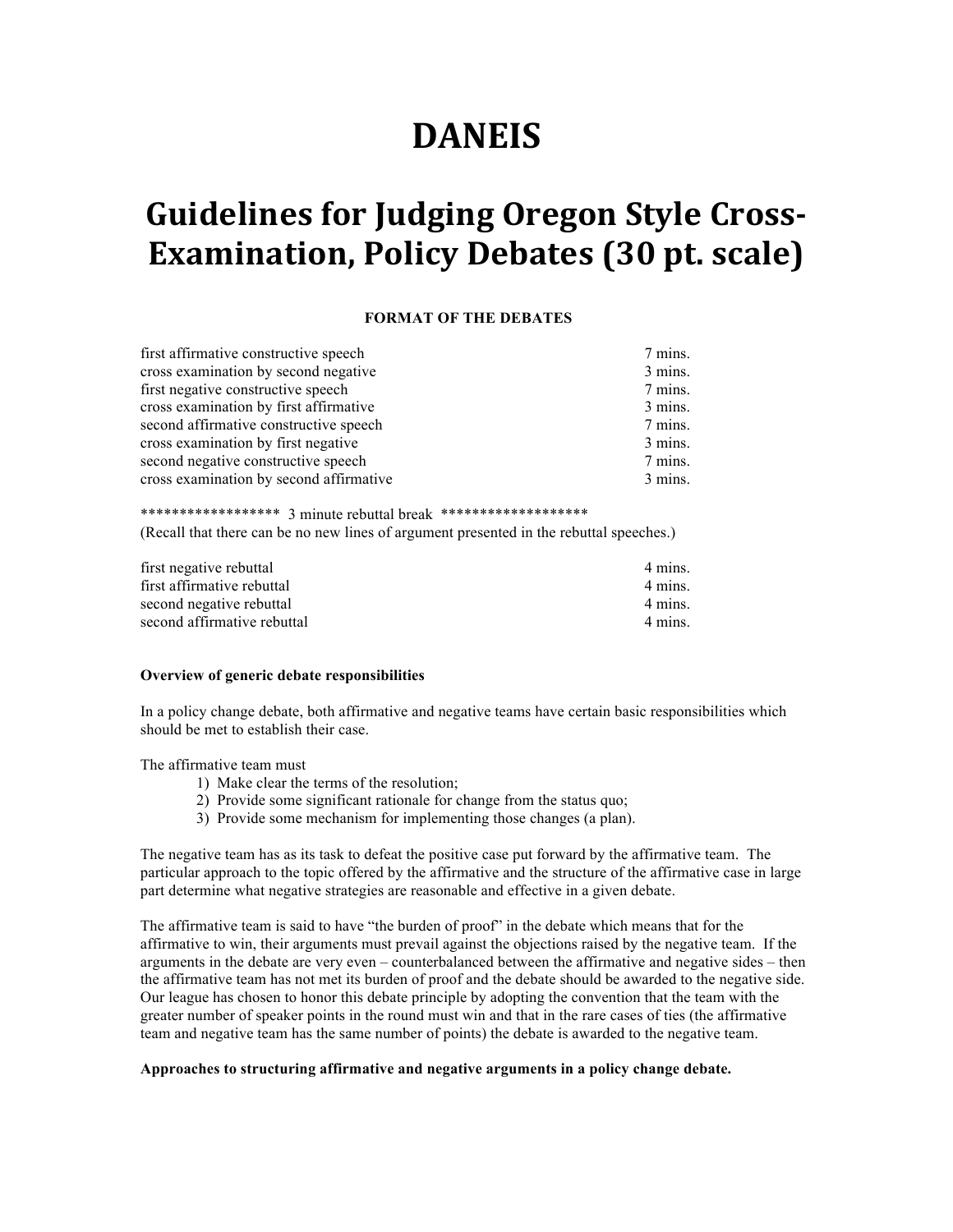Judges should be very sensitive to the fact that both good and bad arguments can be structured in a variety of different ways. While some argument structures are, perhaps, more common than others, a judge should not presume that the common approach is the only acceptable approach. If an affirmative argument is structured and organized in way which makes sense and can be followed and where it meets the obligation of successfully advocating for a policy, then it is a legitimate affirmative approach.

#### **Generic affirmative responsibilities:**

**1)** The affirmative should define (make clear) the terms of the resolution in a way which allows for a clear and fair debate.

2) The affirmative then must justify the adoption of the policy change proposed in the resolution by showing that the change is desirable from:

- a) necessity (meets a need or solves a harm),
- b) comparative advantage, or
- c) the likely attainment of worthwhile goals.

3) The affirmative should propose a plan which is topical (in keeping with the resolution as defined) and show that the adoption of the plan attains the desired result without introducing any significant disadvantages.

**Needs case**: If the affirmative case structure is "needs" based then typically the first affirmative speaker spends most of his/her time establishing that there are "needs" or "harms" in the status quo (the world as it exists without the implementation of the plan) which are significant and must be addressed. Toward the end of the first speech or toward the beginning of the second affirmative constructive a plan would be introduced which should meet the need that had been documented.

**Comparative advantage case**: The affirmative does not need to show that there are problems which are so grave in the status quo that action must be taken, rather the affirmative begins by proposing a particular policy change (a plan) and argue that it should be adopted because it offers a comparative advantage over the status quo or over any modifications of the status quo or counter plan proposed by the negative. The details of the plan are central in this approach. In this approach a detailed plan is given near the beginning of the first affirmative speech and the rest of the debate concerns arguments that the plan proposed by the affirmative actually offers a significant advantage over the status quo (with possible minor modifications) or over an alternative plan proposed by the negative side which would itself be claimed to have comparative advantages.

**Goals case**: In a goals case the affirmative argues that any consideration of the arguments and issues in the debate should be made in the context of certain worthwhile and likely attainable goals. The goals are presented and argued to be significant and worthy. A plan is then presented which should be consistent with the goals and should aid in the attainment of those goals. Here the case for change is based on working toward worthwhile and attainable goals rather than on solving compelling needs or harms. To be defeat the case a negative either must show that the goals are not worthy or are unattainable, or that they are subordinate to and in conflict with other goals which are articulated by the negative, or finally that the proposed plan is not consistent with the goals.

**Plan Advantages:** In the comparative advantage case the key argument for the plan is that it offers advantages. However, in the needs and goals cases, "advantage" arguments are additional, supplementary arguments that an affirmative team can claim follow from the adoption of their particular plan and so offer bonus rationales beyond the primary purpose of the plan which is to meet the established need or work for the attainment of worthwhile goals.

#### **Generic Negative Responsibilities:**

The negative must show that the affirmative case is flawed or undesirable. Typically, a negative team may show this in any of four ways:

### 1) Attacks on the rationale for change:

1a) There is no necessity for a change (the harms aren't that great nor the alleged needs that compelling), but even if they were, the change proposed by the affirmative would not be practical,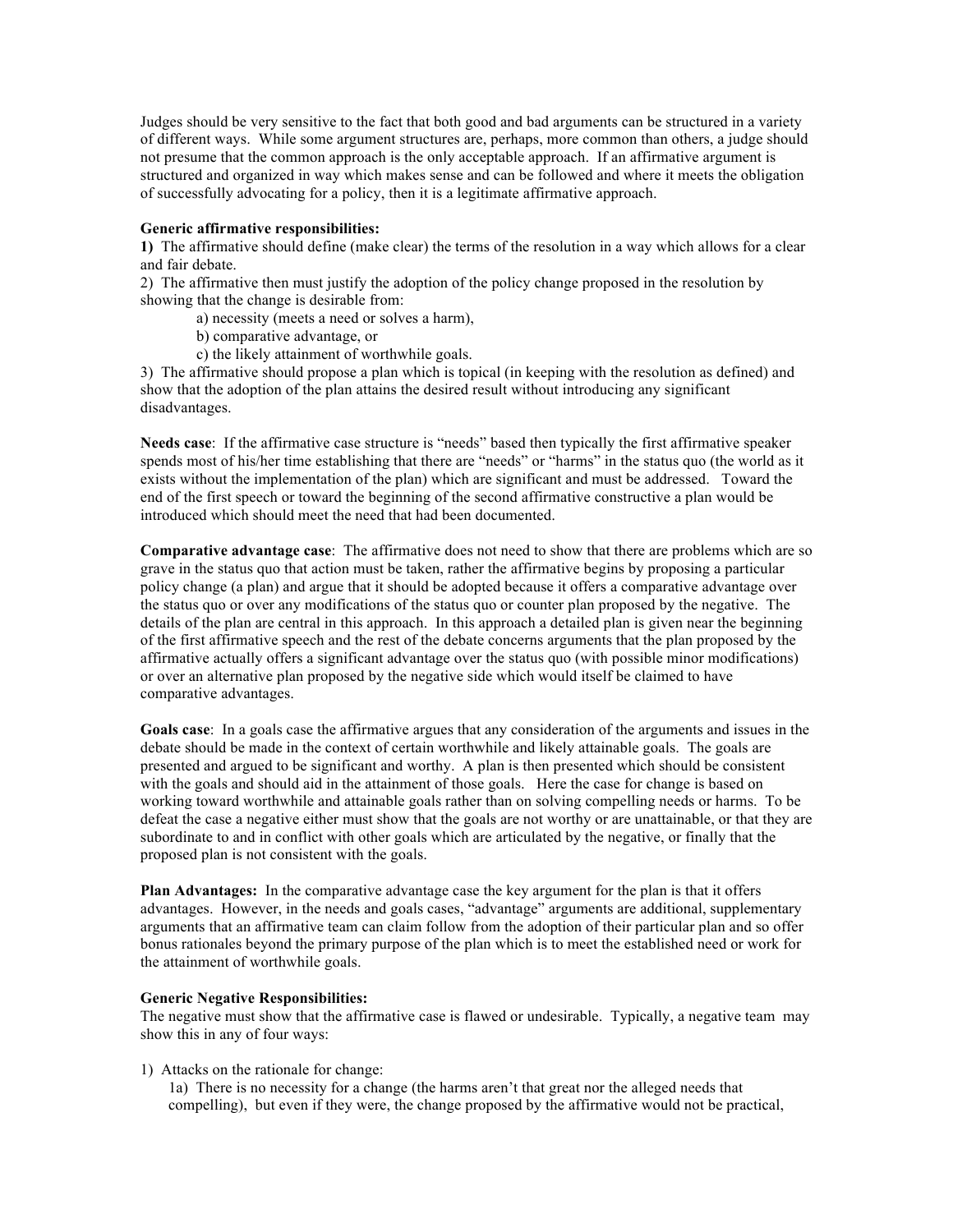even if it were, it would not meet the alleged need, or secure the advantages or help to attain the goals; or even if it did, its adoption would necessarily entail significant disadvantages.

1b) The goals (against an affirmative goals case) are not worthy or significant, or there are other goals which both supersede and are in some conflict with those proposed by the affirmative. To defeat a goals case the negative should show either that the goals are not worthy (not worth achieving or striving for), are hopelessly unattainable, or are not as significant as and yet are in conflict with other (more worthwhile) goals which the negative should then articulate.

2) The status quo with possible minor modifications is better (or at least no worse) than the change proposed by the affirmative.

3) A change different from any stated or implied in the resolution would provide a better solution, secure greater advantages or more effectively attain the affirmative's stated goals, than the proposal advanced by the affirmatives. This approach involves a counter plan that should be introduced from the beginning of the negative case, if used. The negative team then assumes the burden of proof (though we maintain our convention of ties going to the negative).

4) Plan attacks:

A) The affirmative plan does not meet the terms of the resolution (is off the topic).

B) The affirmative plan does not meet the need nor help to attain the goal(s) – the plan doesn't solve the problem or help attain the goal

C) The affirmative plan introduces significant disadvantages (which among other things could include a poor cost-benefit ratio).

D) The affirmative either offers no plan (a real problem for the aff.) or offers one that is so vague that it is impossible to determine its potential effectiveness or problems.

#### **Debate Protocol for cross-ex and rebuttal periods:**

**Cross-ex:** During cross-examination debaters will try to expose weakness of their opponents' arguments, or gaps in their opponent's command of relevant facts or will try to "set up" a powerful argument to be exploited in an upcoming speech. The cross-examination can be a lively exchange but should always be a courteous one. While the person conducting the cross-examination has the right to ask for brevity they do not have the absolute right to demand a simple "yes or no" answer to a complex question. It shows very poor use of the cross-examination period on the part of the questioner if the opponent manages to switch roles during the cross-examination and begin to ask and get responses instead of just answering. One has the right to establish one's role as the sole questioner during the period. When 3 minutes is up, no more questions can be asked, the responder, however, can briefly finish his/her answer.

**Rebuttal:** The rebuttal period is for analyzing and summarizing the analysis and arguments that took place during the constructive period (including cross-ex) of the debate. There should be no new lines of argument developed during the rebuttal period. While occasional pieces of evidence may be read for the first time in rebuttal it must be evidence for arguments which had already been developed and supported during the constructive periods (or evidence specifically requested by the opponents). A good rebuttal will give some context to the major arguments and analyze the key points of clash between the two teams - it is not terribly effective to merely repeat the original outline of the constructive argument with no recognition as to which arguments became "key players" in the specific debate at hand. The final analysis should explain why one side had the more compelling arguments.

**BALLOT INSTRUCTIONS FOR JUDGES (including a description of each of the 6 categories):**

**When filling in the ballot please be sure to indicate the round (1st, 2nd, 3rd) and the division (Adv. or Nov.). Use the team code (e.g. 5A) for the team and be sure to fill in the names of the debaters so that we are scoring accurately in the tabulation room.**

Judges will score each speaker on a scale from 1 to 5 (no half points) in each of the six categories given